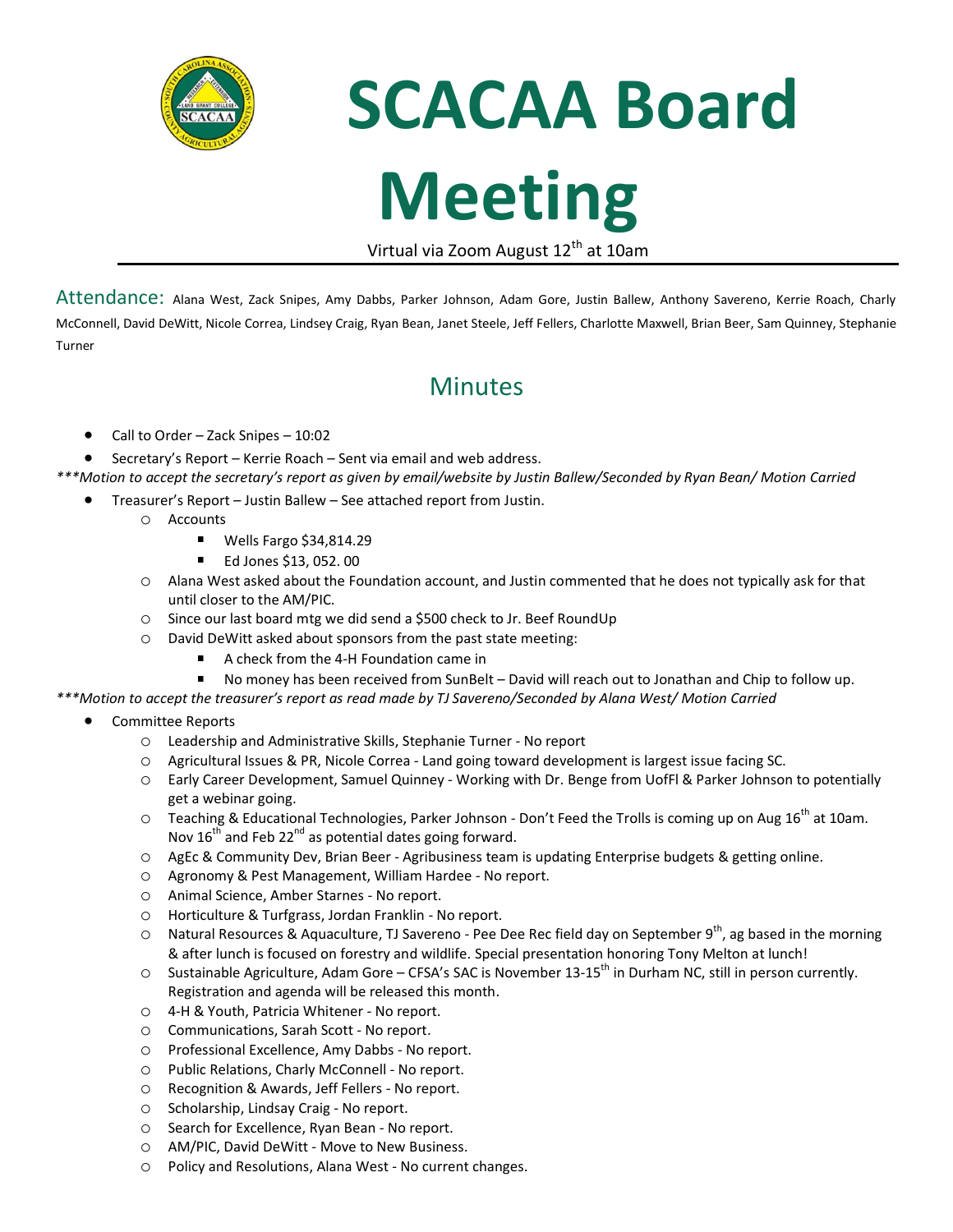- o Life Member, Matthew Burns No report.
- o Nominating, Alana West No report.
- o State Meeting Fund Raising, Ryan Bean Discussion on Cattleman's Foundation being normal sponsor and need to get on the agenda for their winter meeting. Ryan will get with Zack to transfer files and information.

*\*\*\*Motion to accept reports as read and delivered was made by Alana West / Seconded by David DeWitt / Motion Carried*

- Old Business
	- o 2021 NACAA voting delegates
		- David, Alana and Zack attended
	- o Scholarship Funds for SC 4-H
		- Gave \$500 to Junior Beef RoundUp
	- o Funding for 2022 NACAA meeting in FL
		- Gave \$5000
- *\*\*\*Motion to accept the old business reports made by Justin Ballew/ Seconded by TJ Savereno/ Motion Carried*
	- **New Business** 
		- o Welcome New Officers, Directors & Committees, Zack Please read up on your role and prepare to give a report each meeting: [https://www.clemson.edu/extension/scacaa/policy\\_constituion\\_bylaws/scacaa\\_policy\\_2019\\_rev.pdf](https://www.clemson.edu/extension/scacaa/policy_constituion_bylaws/scacaa_policy_2019_rev.pdf)
		- o Auditing Committee of Treasurers Books, Zack Per the by-laws the treasurer's books must be audited every 2 years. Ryan Bean and David DeWitt volunteered to assist.
		- o Goals for 2021-2022
			- **Webinar Series**, Parker Johnson There were 3 professional development opportunities last year. Consensus was the trainings should continue through 2022. Next dates are Nov & Feb. Parker will work with Sam (Early Career Development) on topics. Alana suggested evaluations to gain ideas. Parker will develop one.
			- $\blacksquare$ **Committee Reports**, Zack - Made a request that agents strive to find something relative to report.
			- $\blacksquare$ **SC State Agents**, Alana – Letter will be sent to Dr. Whiteside via Zack. After review, David suggested it go through Alma and Dr. Dobbins before it goes to SC State.
			- **Membership Drive**, Zack Membership renewal happens in October. Dec. 1<sup>st</sup> deadline, Late fee until Dec  $\blacksquare$  $31<sup>st</sup>$ . National must be in by February  $15<sup>th</sup>$ . First year members are free. Used Event Bright in the past. Help encourage new agents, specialists, and others to know about the organization. Directors are tasked with helping reach out to new potential members. Zack will reach out to directors to remind them of this responsibility.
			- $\blacksquare$ **Awards at Annual Meeting**, Zack – Lots of empty awards. Please encourage new people to apply for awards and recognition. Ryan asked if we could give examples of award-winning applications from the past to help new people apply. Alana mentioned that past award winners are linked to their applications on the national site. Zack mentioned that this would be an excellent professional development topic, and tasked Parker to add it as a topic.
		- o Update Policy Manual, Zack/Alana Zack brought up the fact that the President is listed as being on the fertilizer ag chem dealer board as well as the Extension Senate. Alana will check to see about how to potentially make a change to this policy. Please read duties & responsibilities so that we can make changes.
		- o SCACAA AM/PIC 2022, David DeWitt
			- Florence, May 11<sup>th</sup> or May 17<sup>th</sup>, Wed/Thurs/Fri schedule. Justin mentioned that people enjoyed the banquet on night 1 during the Clemson meeting. David will look at schedule & potential options. Hotel Florence is in downtown Florence and is a Hilton property.
			- $\blacksquare$ Question about  $1<sup>st</sup>$  conference being free but was changed to first year of membership being free.
			- $\blacksquare$ Hotel should be about \$130 a night. Registration is flat \$100.
			- $\blacksquare$ Alana – Field Ops pays for the banquet if it's a joint meeting with 4-H. She suggested a stand-alone meeting. Potentially have a stand-alone meeting but then a joint banquet. Ryan Bean suggested discussing with Field Ops. David will talk to Lauren Hood & Blake Lanford to see about options.
			- $\blacksquare$ THEME - '*Fun, nice & on budget! …not cheap.*'
			- Suggested that time be made for face-to-face networking & socials to bring agents back together since the past year has been mostly virtual.
			- $\blacksquare$ Expecting between 75-100 participants.
		- o 2021-2022 Meeting Dates
			- $\blacksquare$ October 5, 10 AM - ZOOM
			- February 17, 10 AM Location TBD
			- $\mathbf{u}$  . April 5, 10 AM - Location TBD